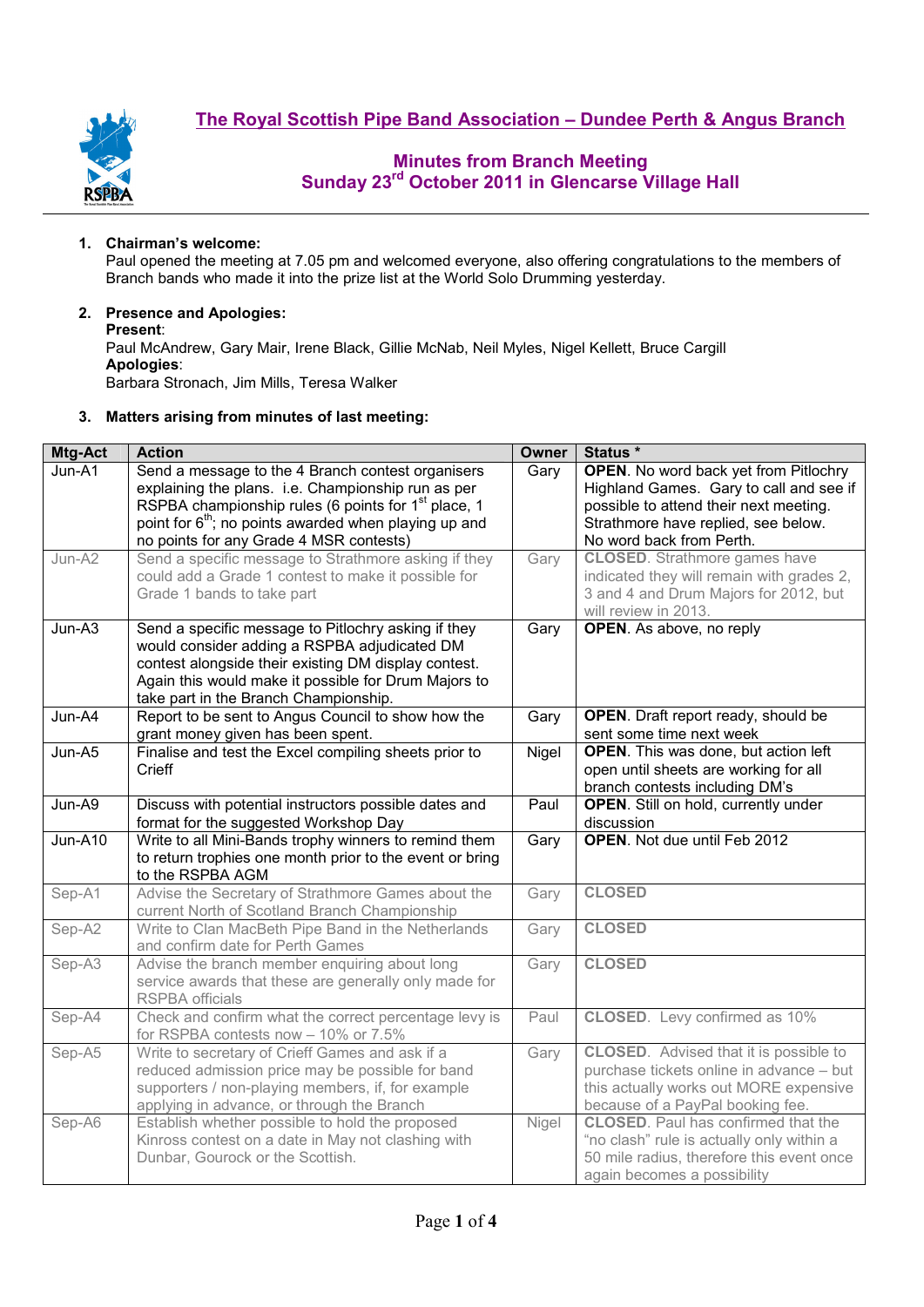

| Sep-A7 | Send out AGM reminder to all branch bands, and<br>include the Branch Solos Entry Form                          | Garv | <b>CLOSED.</b>                                                                                                                                                                                                                                            |
|--------|----------------------------------------------------------------------------------------------------------------|------|-----------------------------------------------------------------------------------------------------------------------------------------------------------------------------------------------------------------------------------------------------------|
| Sep-A9 | Go ahead and re-plate the damaged Crieff trophy as<br>long as existing engraving will still be clearly legible | Paul | <b>OPEN.</b> This is the Mill Hills cup. A new<br>quote has come in, and is considerably<br>more expensive than first thought, so<br>the Committee decided to go with a new<br>shield - with a plaque on the back with<br>the record of previous winners. |

#### **4. Approval of previous minutes: Approved**: Bruce **Seconded**: Irene

## **5. Correspondence:**

- A letter of resignation received from Scott Phillips as he has moved away from the area. Gary has written back to him accepting and wishing him all the best for the future.
- A letter of sympathy sent to the family of David Murray, a long-time supporter of Branch bands, who sadly passed away recently.
- A letter received from Mains of Fintry Pipe Band to make the branch aware that they have some ongoing issues in relation to uniforms and equipment.
- An Australian Grade 4 Band, Goulburn Soldiers Club Pipes & Drums is interested in Crieff in 2013, so Gary is in the process of determining the date and will let them know.
- Forfar have confirmed they will hold the hire cost for Forfar Academy for the Mini-Bands in 2012. No problem to have extra band rooms.
- Gary to write to Dundee Council to express Branch enthusiasm for re-instituting the Dundee Highland Games, and that the Branch will be happy to support the running of a Pipe Band contest

# **6. Treasurers Report:**

[figures confidential – available in a separate document] Balance sheet also available in the same document.

# **7. National Council Report:**

Paul reported as follows:

- HQ need the Branch to provide info for judge's expenses for all competitions in the Branch area before the end of the year. (Strathmore, Crieff and Pitlochry, as Perth did not go ahead this year)
- Discussions to give the RSPBA Historical Group, who set up a museum at HQ, some further publicity. There will be a proper marquee at the World's which will double as museum and President's tent. They are happy to receive any archive material from any bands.
- Send a message to HQ saying that the Branch is interested in archiving previous and current minutes and news. Are they interested in taking these?
- PDQB. There is to be a meeting between interested parties to clarify the RSPBA's position with regard to Pipe Band Studies.
- The post of Education Officer is being advertised with a view to someone being in place on a one-year trial basis by the end of this year. The post will be answerable to the National Council through the CEO.
- Provisional Dates for next year are out, but do not currently include Strathmore. Gary to mention this to Strathmore.

# **8. Music Board Report:**

Bruce reported as follows:

- Gradings are out on the website, subject to NC approval
	- The possible format for a future 2-day Worlds is being debated, and Branch view is sought on either
		- o Grade 1 qualifiers on Saturday, final on Sunday, or
		- o Grade 1 MSR on Saturday, Grade 1 Medley on Sunday (in which case the results from Saturday would not be disclosed until the end of playing on Sunday)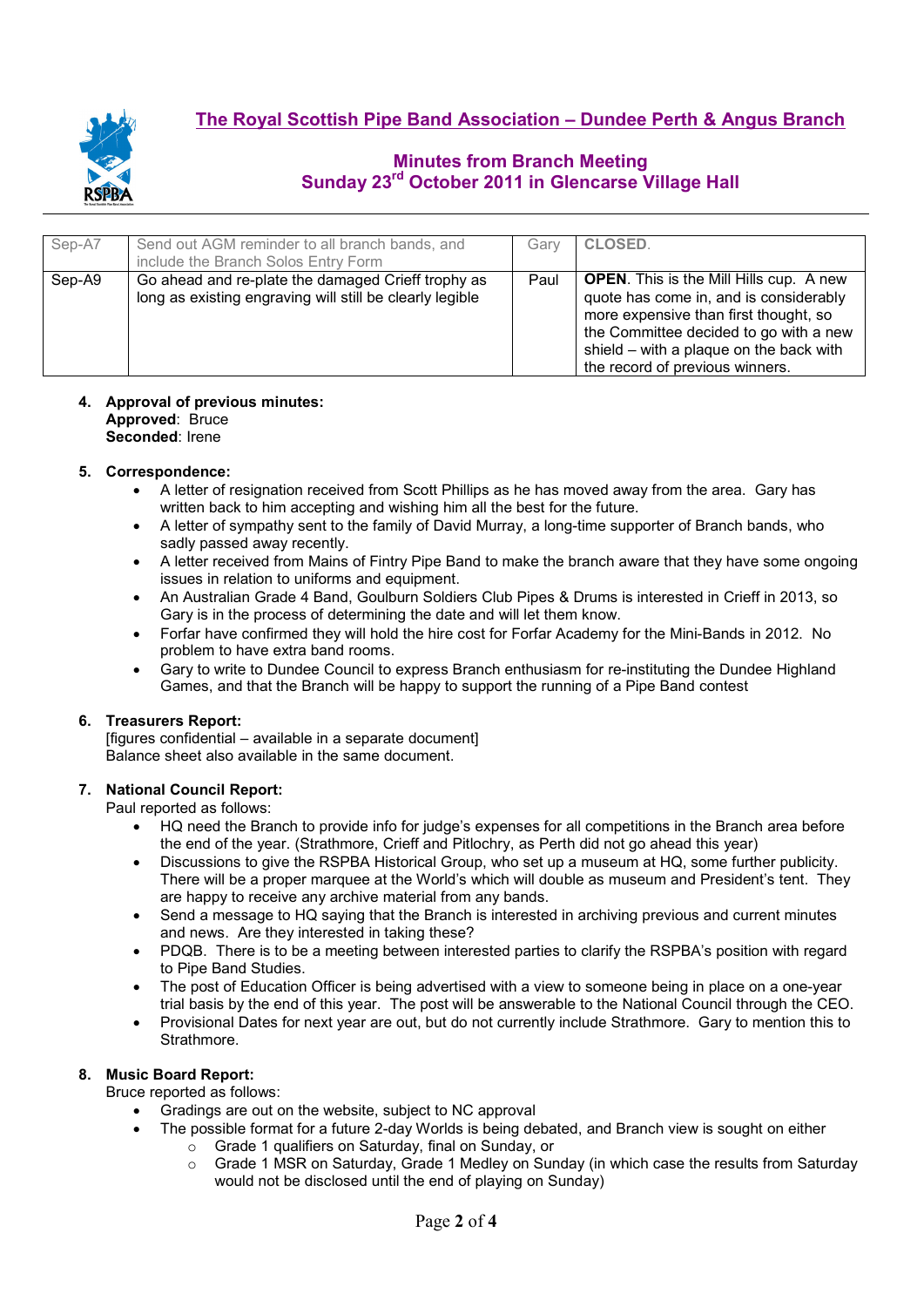

- Branch bands to email their preference on this issue. Gary to request bands to express their views.
- Selections for 2012 Championships: Grade 1 & 3: Scottish: Medley, British: MSR, Europeans: MSR, Worlds: MSR, Cowal: Medley. Grade 2 will be MSR, Medley, Medley, Medley, MSR
- Seeding of bands for Majors. This is an idea whereby the RSPBA Bands would be seeded for any qualifiers based on their performance at the preceding championship(s), and then non-RSPBA numbers evenly split over the heats, the idea being to have each heat as similar as possible in terms of the standard of bands in it. Generally the branch is in agreement with this.
- Branch PDQB education courses. Write to HQ to say if this is going ahead, we would like to hold one here.

# **9. AOCB:**

## **Minutes for the AGM**

- Gary to obtain a copy of last year's AGM minutes.
- For this year's AGM, Nigel will be absent, so Gary and Neil between them will ensure minutes are taken. **Question regarding World Solo Drumming contest**
	- Would it be possible to compete solo (side) drumming according to Band grades for all non-adult players. i.e. something like the tenor contest where N/J and Grade 4 compete in one category, and all other grades in another? Paul and Bruce will both take this forward through NC and Music Board.

## **Question regarding Tenor contests at Branch Solos**

- There are currently only 2 tenor contests, and Under 18 represents a big jump as the only possible contest after winning the Novice tenor contest, which could be at a very young age.
- It was decided to review the competitor numbers in January after the next Branch contest and decide whether or not to implement a new age group, e.g. Under 15, or indeed change to Branch contest to reflect the new World solo tenor contest, competing in two broad grading categories.

#### **Branch Solos**

- Piping adjudicators will be Douglas Murray and James Murray
- Side drumming will be Alisdair Aitken OBE
- Tenor Drumming will be Norman Macleod
- Reviewed the adjudication sheets and confirmed these will be acceptable.
- Agreed to present certificates for all placings instead of medals. (using the new, corporate logo) Paul to review with printers to add the date, the placing and a "(s)" after "Adjudicator" to allow for multiple signatures.
- Once the printed version is finalized, Nigel to establish a template for printing the certificates automatically.
- Solo tuning times. In the arena, maximum 2 minutes for all contests, except the (Open) jig which will be 1 minute.
- Catering at solos. Can we do catering ourselves? E.g. like Forfar, Brechin, etc. Nigel to contact Loch Leven Community Campus for an answer.

### **Internet Fund Raising Ideas**

- Neil mentioned options for Bands to raise money.
- EasyFundRaising, if enrolled, also carries an option of EasySearch, whereby the bands who are enrolled (if registered charities) can then ask their members to use EasySearch, where every time this search engine is used, the charity of choice will receive 0.5 pence.
- Suggested Neil sends this info to Gary for distribution to Branch bands, and also puts this onto the website.